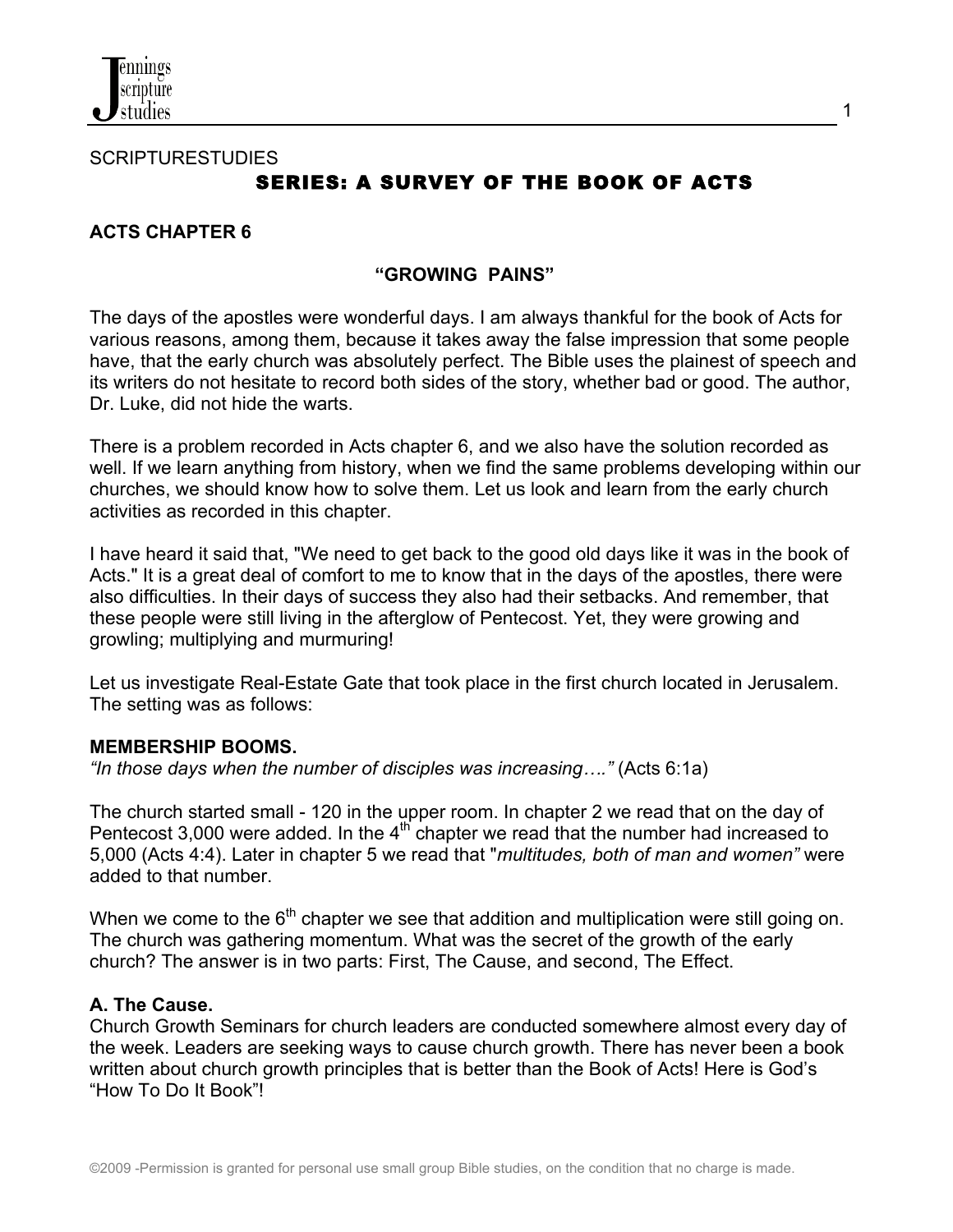

## *There Was Divine Activity.*

God was at work. During this series of studies, I have repeatedly referred to the Book of Acts as "the book of the Acts of the Holy Spirit." The events in this book cannot be explained apart from divine intervention. Acts 2:47 puts this in clear focus: *"And the Lord added to the church daily such as should be saved."* (or *"were being saved.*") And Acts 4:31 records: *"And when they had prayed, the place where they were assembled together was shaken; and they were all filled with the Holy Spirit."*

Unless the power of God is upon the ministers and the ministry, growth in attendees will be the result only of man's machinations. A crowd is not necessarily a church. There are crowds at ballgames, night clubs and wrestling arenas!

### *There Was Human Activity.*

The second part of the answer to the question: "What was the secret of the early church's growth?" involves human activity. We have the divine and human elements coupled together in Acts 4:31 – *"And when they had prayed, the place where they were assembled together was shaken; and they were all filled with the Holy Spirit, and they spoke the word of God with boldness."* 

They prayed and the Holy Spirit shook the place; the Holy Spirit empowered them, and they spoke. Peter put it like this in chapter 5 - *"And we are his witnesses of these things; and so is also the Holy Spirit..."* (v.32)

*"And daily in the temple, and in every house, they did not cease teaching and preaching Jesus as the Christ."* (Acts 5:42)

This is the divine - human cooperative. Paul said, *"We are laborers together with God."* (I Cor.3:9)

### **B. The Effect.**

When we come to chapter 6 it is no surprise that we read: "…..*the number of disciples was increasing…."* (Acts 6:1a)

God's plan for His church is always progress, increase, addition, growth, and yes, multiplication! A caution must be stated: growth in numbers is not necessarily indicative of spiritual growth. Quantity is not proof of quality.

However, the first church had both quantity and quality and it was because of the quality that they had quantity! These people were born again, they were filled with the Holy Spirit, they were holy in their lifestyles, they were people of prevailing prayer, they were not ashamed of the gospel but were bold and willing to witness with life and lip everywhere they went.

The early Christians were actively involved in advancing the early church. They were witnessing everywhere. They covered every area of society with their witness. Look in chapter 5 for a good example of their effectiveness:

- Verse 12 -- they were in Solomon's porch;
- verse 15 -- they were in the streets;

©2009 -Permission is granted for personal use small group Bible studies, on the condition that no charge is made.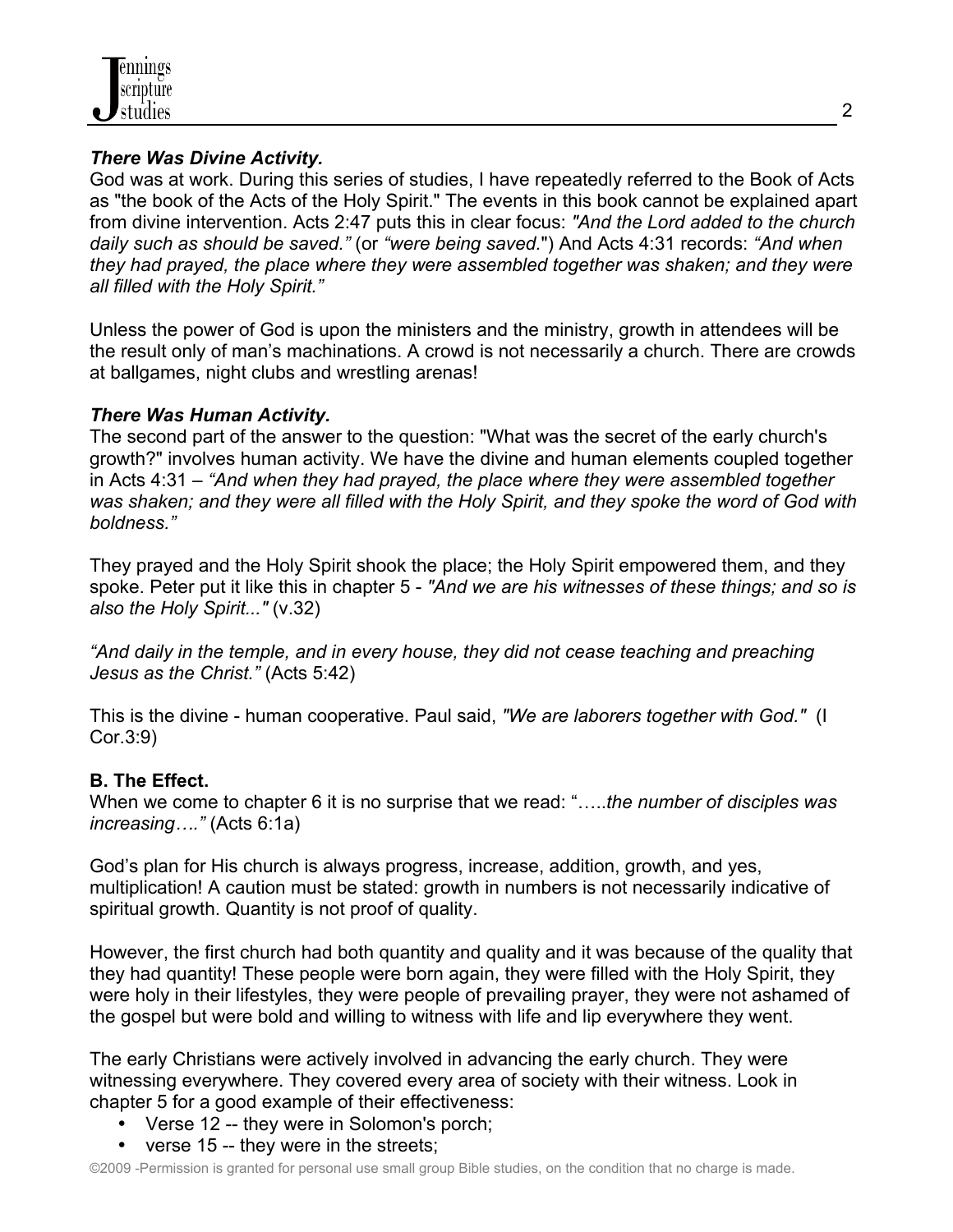- verse 18 they were in the prisons;
- verse 21 -- they were in the temple;
- verse 27 -- they were before the court;
- verse 42 -- they were in every house.

Let us penetrate and permeate our society as these early Christians did theirs. Jesus said, *"You are the salt of the earth, but if the salt has lost its savor, wherewith shall it be salted?"* How do our communities become salted with heavenly salt if we are isolationists?

Summation: The early Church gathered momentum and grew because of divine activity and human activity. God is working today. Are we?

**Illustration**. A man who worked in a large railroad repair shop was telling about the arrangement for supplying power to the machinery in the shop. There was a long steel axle running overhead the entire length of the shop. There were pulleys on the shaft intermittently and each pulley had a belt connecting the shaft above to a machine below. The overhead shaft was turned by a huge engine that spun the shaft all the time. There were different machines down below connected to the shaft by the belts. There was a grinder, drill, saw, sander, lathe, etc. all operating on the power from above.

The church is God's shop with many workmen doing various tasks. We must be connected to the power overhead in order for the church to operate by God's power!

# **MUMURING BLOOMS.** v.1

*"In those days when the number of disciples was increasing, the Grecian Jews among them complained against the Hebraic Jews because their widows were being overlooked in the daily distribution of food."* (v.1)

Wherever there is progress, there are problems. Satan will see to that! During the earthly ministry of the Lord Jesus, Satan tried to turn Him aside from the divine plan which mandated His going to the cross. And since our Lord has triumphed upon the cross, Satan is now working in the church trying to divert our attention and energy from the number one priority which is to spread the Good News about Jesus Christ.

So we find that immediately upon reading about the multiplication, there arose the murmuring. This was part of Satan's strategy to hinder the progress of the church. There is multiplication and murmuring. Multiplication will not continue if the murmuring remains. What caused the grumbling in the midst of growth in the Jerusalem church?

**A. Who Murmured?** *"the Grecian Jews among them complained against the Hebraic Jews"* (6:1) There were two groups of Jews in Jerusalem: the Hebrew speaking Jews were one group.

They were the descendents of the Jews who came back with Ezra and Nehemiah to rebuild the walls - they were the native Jews or the insiders. Those in the other group were Greek speaking Jews. They had been raised in the Greek culture outside of Palestine and had moved back to Jerusalem. You might call them the foreigners or the outsiders.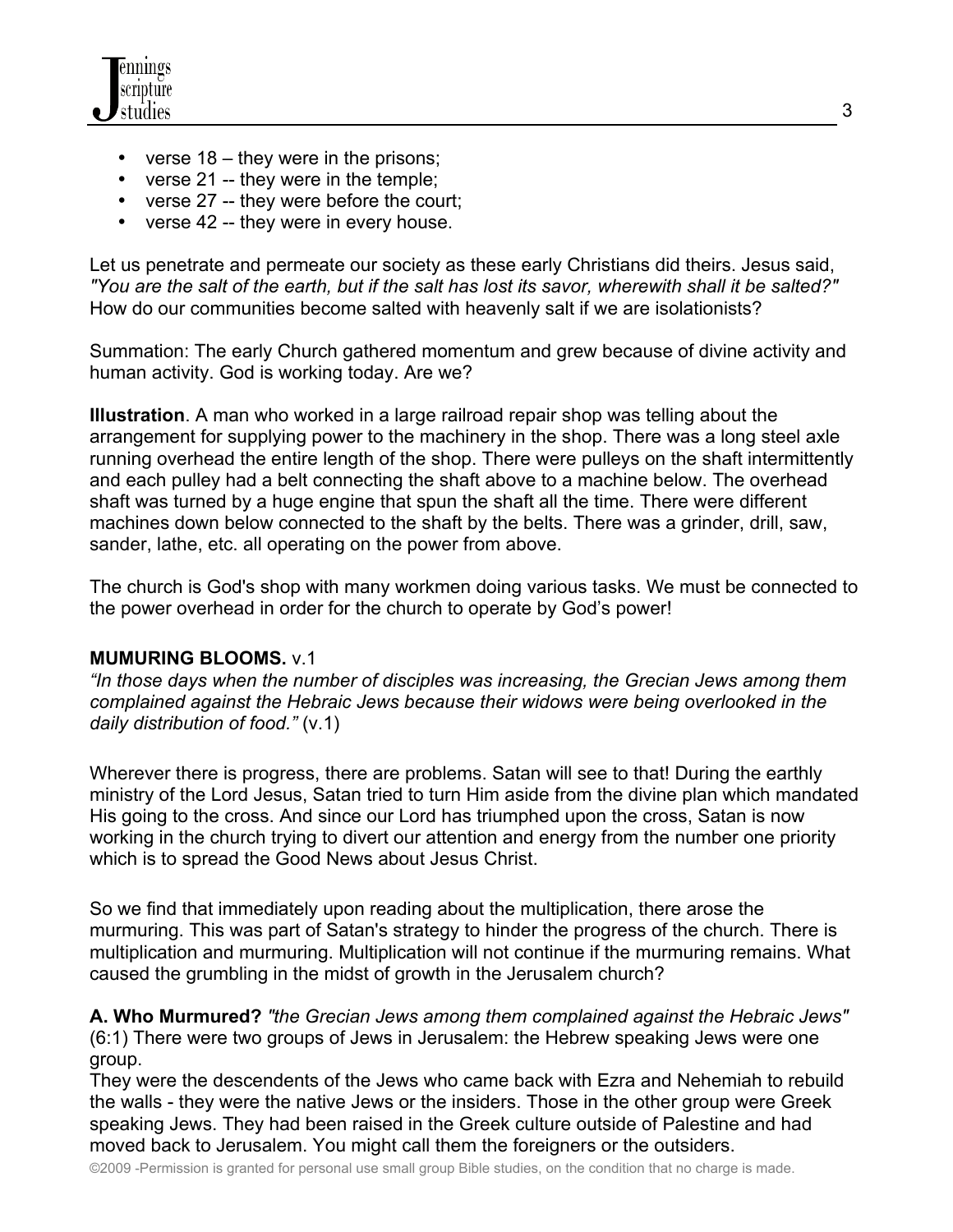

There were Christians from both groups in the first church, and unfortunately, prejudices between them persisted even after they were saved. This squabble began when the foreigners complained that the natives were neglecting them. But what was the problem?

**B. Why Murmuring?** "….*because their widows were being overlooked in the daily distribution of food."* (6:1)

How could that be in view of the following record: *" All the believers were together and had everything in common. Selling their possessions and goods, they gave to anyone as he had need."* (Acts 2:44, 45) and *"All the believers were one in heart and mind. No one claimed that any of his possessions was his own, but they shared everything they had."* (Acts 4:32)

I do not believe that there was any deliberate intention to neglect anyone. But because of the rapid growth and the size of the church, some were overlooked.

It is possible in any church to unintentionally neglect members and even to overlook visitors. It is may not be that people are unfriendly but perhaps the friendliness and concern just needs a bit of aggressiveness and organization to see that people are not inadvertently left out.

Here in Acts 6 we have a problem. There is great potential in problems. There is a great negative potential for sure, however there is also a great positive potential. The church grew in numbers. Whenever a church grows in numbers it necessarily grows in need. There are new problems which need to be solved; new arrangements need to be made; new care and control needs to be exercised. These conditions demand business attention.

There is a negative potential if the problem is not solved. There is positive potential if the problem is properly solved. We will see that there was positive potential as a result of the settlement of this argument by the spiritual leaders.

### **MINISTRY IS BORN.** Vs.2-6

*"Then the twelve summoned the multitude of the disciples and said, "It is not desirable that we should leave the word of God and serve tables. 3 Therefore, brethren, seek out from among you seven men of good reputation, full of the Holy Spirit and wisdom, whom we may*  appoint over this business; <sup>4</sup> but we will give ourselves continually to prayer and to the ministry of the word."<sup>5</sup> And the saying pleased the whole multitude. And they chose Stephen, *a man full of faith and the Holy Spirit, and Philip, Prochorus, Nicanor, Timon, Parmenas, and Nicolas, a proselyte from Antioch, 6 whom they set before the apostles; and when they had prayed, they laid hands on them."*

There was a positive outcome from the problem occasioned by the overlooking of certain widows in the first church. What was the positive outcome? A new ministry was born! The Greek word *"diakonos"* is used in 6:1 translated "distribution" or "ministration" and "*diakoneo"* translated "*serve"* in 6:2. It is from these Greek words that the word Deacon comes, which means *"servant."* Although these men were not called "deacons" in this passage, this is the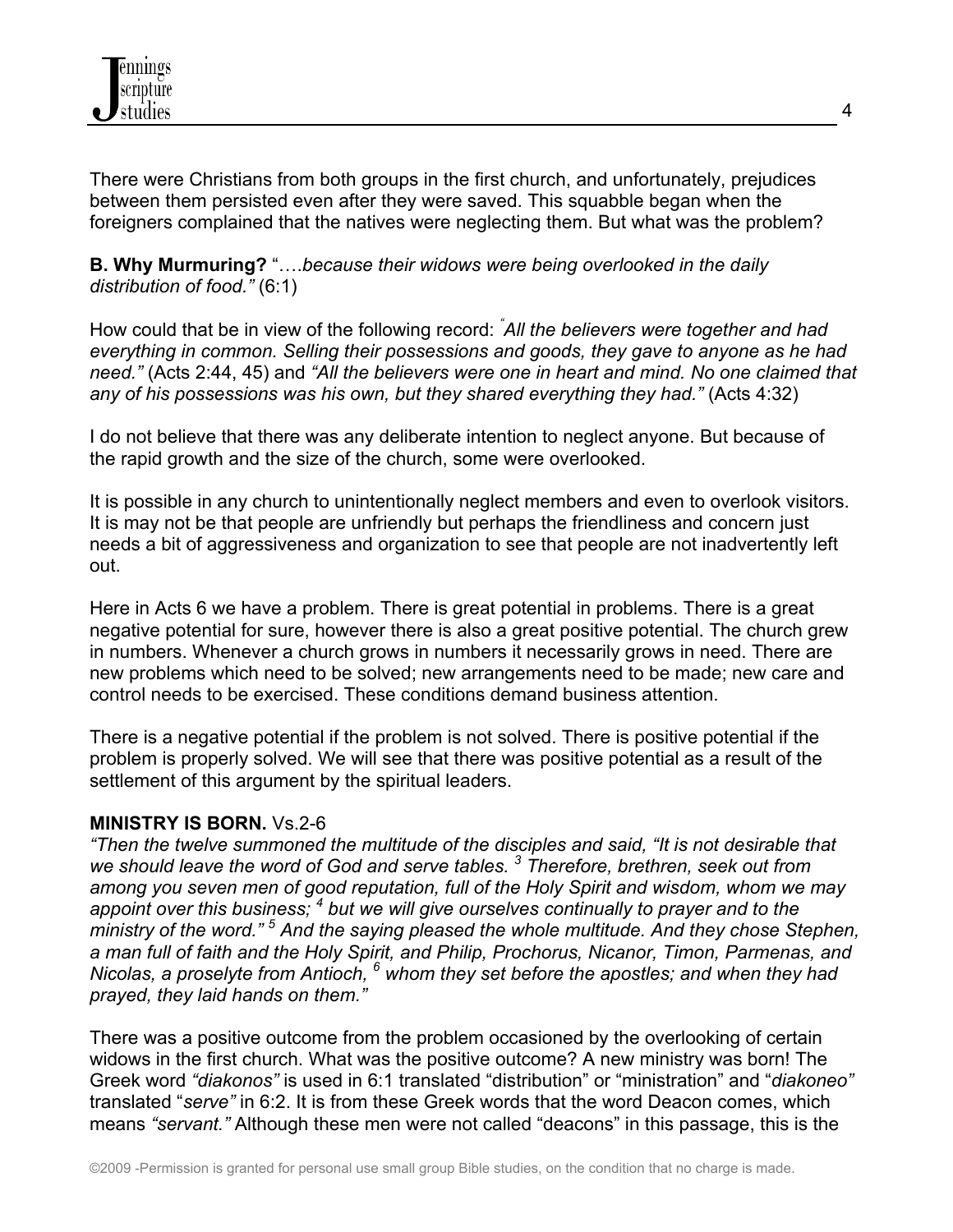model that is later referred to as "deacons." This is the beginning of the ministry of deacons which we have to this day.

The most beautiful thing in this whole episode is that all 7 of the men chosen to serve the church had Greek names. In other words, the church chose seven men from the group that had been neglected. This is a wonderful illustration of Romans 12:10 in action: *"Be kindly affectionate to one another with brotherly love, in honor giving preference to one another…."*  It takes the grace of God to do that! No wonder great blessing followed in the church.

There are several principles inculcated in the development of the office of Deacon which we would do well to imitate when problems arise in our churches today that call for the development of new ministries. They are:

- Administration pro-active leadership;
- Initiation a vision of the operation;
- Qualification prescribed criteria for personnel;
- Delegation delegation of responsibility;
- Organization a method of procedure;
- Authorization public and official approval;
- Supervision continued monitoring.

As the result of the internal problem that arose in the first church being handled by Spirit-filled leadership, the problem was solved and we read: *""Then the word of God spread, and the number of the disciples multiplied greatly in Jerusalem, and a great many of the priests were obedient to the faith."* (Acts 6:7)

When a church is constantly focusing upon internals, there is little or no external ministry. People problems are solved by spiritual people who get involved in helping other people. When little is invested, little is received.

**Illustration.** Many years ago there was an evangelist named Gypsy Smith. A woman who was interested in Christian work in London, England wrote to Gypsy Smith on one occasion and said, "I have a meeting I want you to come to and speak. It is only a small meeting, and will take nothing out of you." Gypsy Smith answered: "I cannot come, and it would be of no use if I did come. If it takes nothing out of me, it will do nobody any good."

It is service rendered for the Lord that costs us something that blesses others! Are you giving out your self to help others in the church?

**Illustration.** A professor in a theological seminary, addressing the freshman class on opening day, said, "Gentlemen, you need three things if you are to be successful: you need gifts, grace and gumption. I believe God has given you gifts; we are going to help you gain grace but if you do not already have gumption, neither God nor man can help you. I advise you to go home."

God gives gifts to Christians and gives grace to those whom He has gifted, but if you don't have "gumption" you will utilize neither! Gumption means "initiative, intestinal fortitude."

## *"Shamgar are had in ox goad, Rahab had a string; Gideon had a trumpet,*

©2009 -Permission is granted for personal use small group Bible studies, on the condition that no charge is made.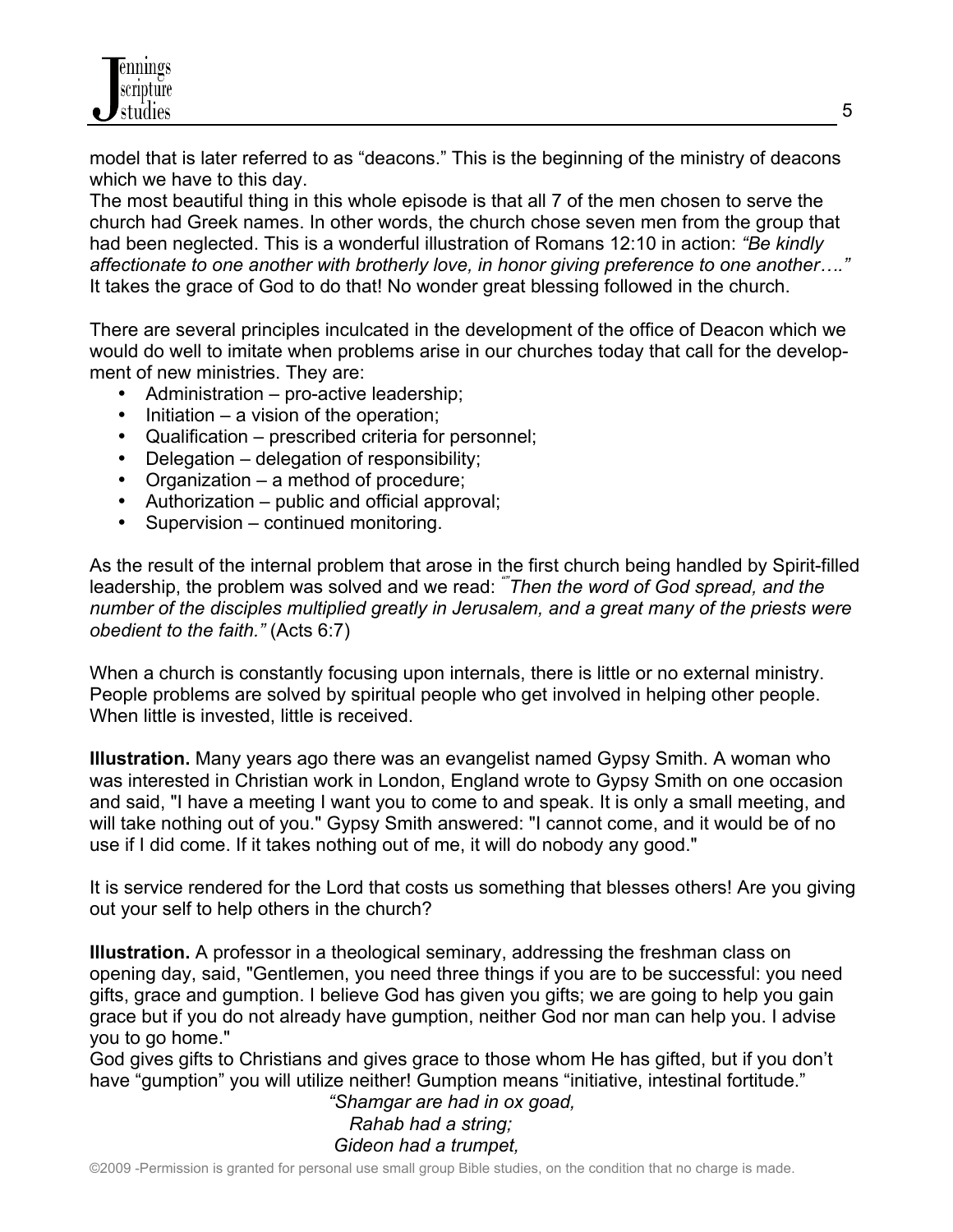*David had a sling. Sampson had a jawbone, Moses had a rod; Dorcas had a needle, All were used of God!"*

### **MARTYRDOM BEGINS**. Vs. 8-15

Here we have the beginnings of what will be the first martyrdom in the Christian era. Deacon Stephen is to become that martyr. His name in the Greek is *"stephanos*" which means "Victor's Crown." It is more than interesting that Stephen's name originates from that Greek word *"stephanos,"* and, he was named, of course, at birth, suggesting that his name was prophetic.

### **A. Stephen's Testimony.** v.8

*"And Stephen, full of faith and power, did great wonders and signs among the people."*

What a testimony Stephen had in that first church! The word "*deacon"* is first used in Philippians 1:1 where we read Paul's greeting to the church in Philippi: *"To all the saints in Christ Jesus who are in Philippi, with the bishops and deacons…."* 

In I Timothy 3 Paul gives the qualifications for the office of deacons: *"Likewise deacons must be reverent, not double-tongued, not given to much wine, not greedy for money, holding the mystery of the faith with a pure conscience. But let these also first be tested; then let them serve as deacons, being found blameless. Likewise, their wives must be reverent, not slanderers, temperate, faithful in all things. Let deacons be the husbands of one wife, ruling their children and their own houses well. For those who have served well as deacons obtain for themselves a good standing and great boldness in the faith which is in Christ Jesus."*  (I Tim. 3:8-13)

Stephen is the perfect model for deacons today. Notice the characteristics that Stephen had: *A good reputation* – 6:3 *full of the Holy Spirit* – 6:3 *full of wisdom* – 6:3 *full of faith* – 6:5 *full of power* – 6:8

Let us pray for deacons like that and uphold them in prayer as they serve the Lord Jesus in His church.

### **B. Stephen's Treatment.** Vs.9-14

*"Then there arose some from what is called the Synagogue of the Freedmen (Cyrenians, Alexandrians, and those from Cilicia and Asia), disputing with Stephen. And they were not able to resist the wisdom and the Spirit by which he spoke. Then they secretly induced men to say, "We have heard him speak blasphemous words against Moses and God." And they stirred up the people, the elders, and the scribes; and they came upon him, seized him, and brought him to the council. They also set up false witnesses who said, "This man does not*